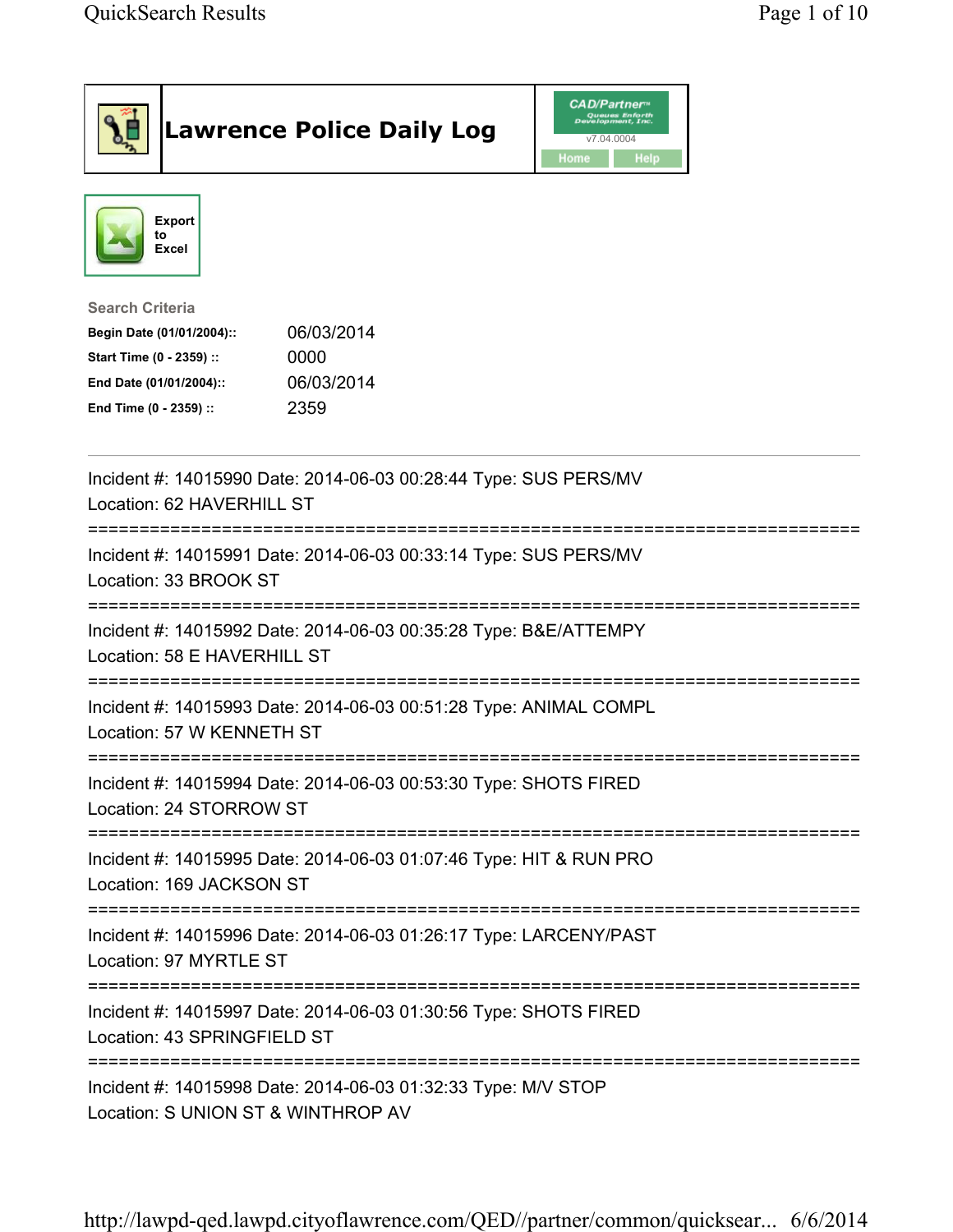| Incident #: 14015999 Date: 2014-06-03 02:00:27 Type: A&B PAST<br>Location: 169 HAVERHILL ST                                                     |
|-------------------------------------------------------------------------------------------------------------------------------------------------|
| Incident #: 14016000 Date: 2014-06-03 02:58:49 Type: ALARMS<br>Location: EL CESAR RESTURANT / 99 ESSEX ST                                       |
| Incident #: 14016001 Date: 2014-06-03 05:55:02 Type: ALARMS<br>Location: COMCAST / 142 SHEPARD ST                                               |
| Incident #: 14016002 Date: 2014-06-03 06:09:31 Type: ALARMS<br>Location: JIMENEZ SUPER MARKET / 117 NEWBURY ST                                  |
| Incident #: 14016003 Date: 2014-06-03 06:17:39 Type: ALARMS<br>Location: LAWRENCE FLEA MARKET / 468 N CANAL ST                                  |
| Incident #: 14016005 Date: 2014-06-03 06:17:41 Type: ABAND MV<br>Location: 7 LINCOLN CT                                                         |
| Incident #: 14016004 Date: 2014-06-03 06:18:02 Type: MEDIC SUPPORT<br>Location: 24 CEDAR ST                                                     |
| Incident #: 14016006 Date: 2014-06-03 06:48:14 Type: RECOV/STOL/MV<br>Location: 124 ABBOTT ST                                                   |
| Incident #: 14016007 Date: 2014-06-03 07:21:45 Type: ALARMS<br>Location: NEW ENGLAND CARDIOLOGY / 25 MARSTON ST                                 |
| Incident #: 14016008 Date: 2014-06-03 07:32:59 Type: SUS PERS/MV<br>Location: COMMON ST & NEWBURY ST                                            |
| :====================================<br>Incident #: 14016009 Date: 2014-06-03 07:42:24 Type: ABAND MV<br>Location: BLAKELIN ST & MANCHESTER ST |
| Incident #: 14016010 Date: 2014-06-03 07:44:26 Type: WARRANT SERVE<br>Location: 153 UNION ST #1                                                 |
| Incident #: 14016011 Date: 2014-06-03 07:53:11 Type: STOL/MV/PAS<br>Location: 8 GREEN ST                                                        |
| Incident #: 14016012 Date: 2014-06-03 08:36:29 Type: AUTO ACC/NO PI<br>Lootion: UAEENEDIC CAC CTATION / CO DADIZED CT                           |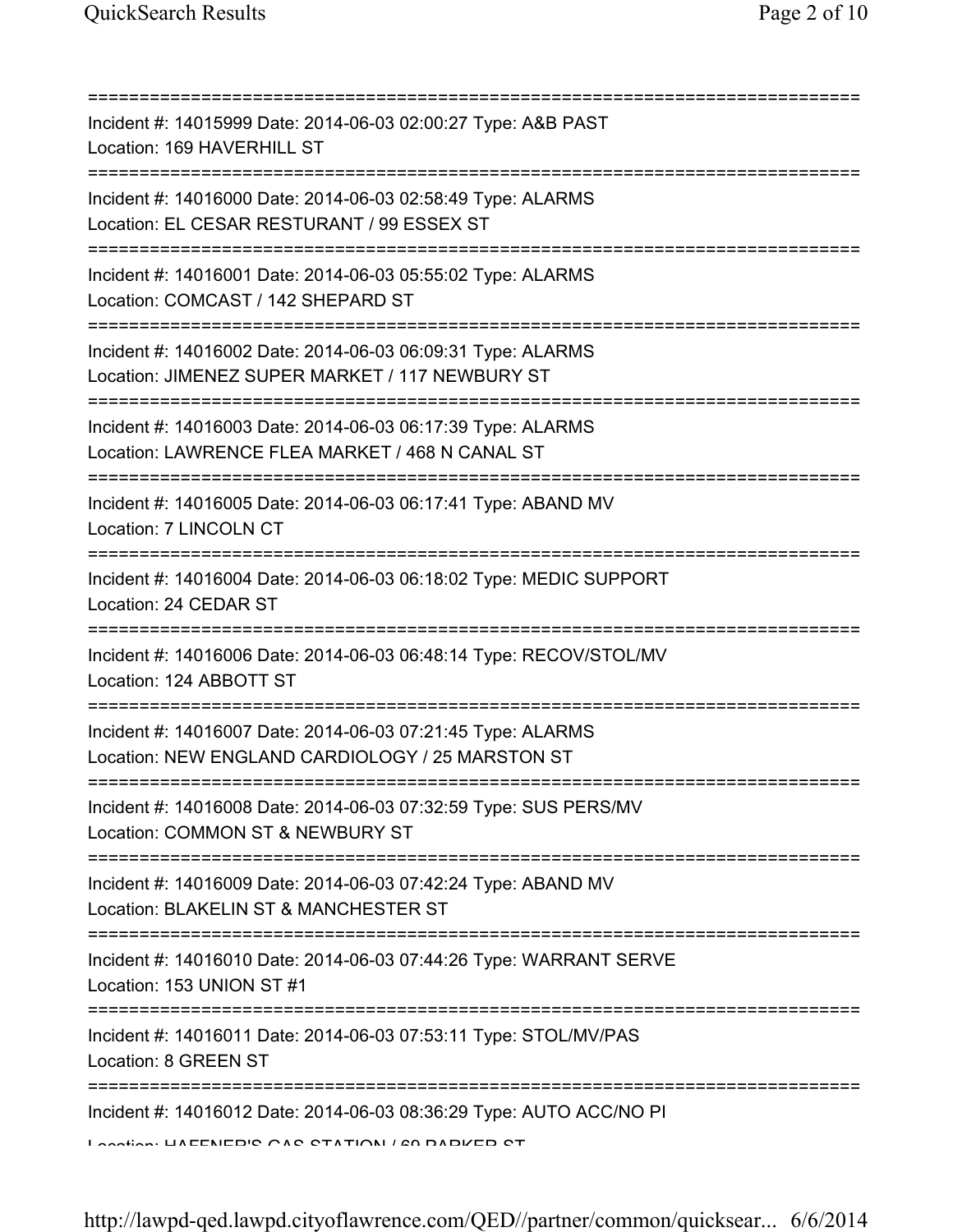=========================================================================== Incident #: 14016013 Date: 2014-06-03 08:55:40 Type: CONFIS PROP Location: ABBOTT TREAT HARDWARE / 20 WINTER ST =========================================================================== Incident #: 14016014 Date: 2014-06-03 09:15:37 Type: SHOPLIFTING Location: 73 WINTHROP AV =========================================================================== Incident #: 14016015 Date: 2014-06-03 09:19:23 Type: ALARM/BURG Location: 552 S UNION ST =========================================================================== Incident #: 14016016 Date: 2014-06-03 09:30:04 Type: TOW OF M/V Location: 26 NEWBURY ST =========================================================================== Incident #: 14016017 Date: 2014-06-03 09:31:03 Type: CK WELL BEING Location: BROADWAY & MANCHESTER ST =========================================================================== Incident #: 14016018 Date: 2014-06-03 09:36:42 Type: HIT & RUN M/V Location: 22 CANTON ST =========================================================================== Incident #: 14016019 Date: 2014-06-03 09:58:21 Type: TOW OF M/V Location: 2 MUSEUM SQ =========================================================================== Incident #: 14016020 Date: 2014-06-03 10:02:37 Type: M/V STOP Location: 360 MERRIMACK ST =========================================================================== Incident #: 14016021 Date: 2014-06-03 10:07:19 Type: M/V STOP Location: MERRIMACK ST & PARKER ST =========================================================================== Incident #: 14016022 Date: 2014-06-03 10:09:27 Type: A&B D/W PAST Location: GUILMETTE SCHOOL / 80 BODWELL ST =========================================================================== Incident #: 14016023 Date: 2014-06-03 10:12:19 Type: CK WELL BEING Location: MCDONALDS / 50 BROADWAY =========================================================================== Incident #: 14016024 Date: 2014-06-03 10:37:57 Type: ANIMAL COMPL Location: LAWRENCE ST & OAK ST =========================================================================== Incident #: 14016025 Date: 2014-06-03 10:45:41 Type: B&E/PAST Location: 220 WALNUT ST FL 1ST =========================================================================== Incident #: 14016026 Date: 2014-06-03 11:04:14 Type: MV/BLOCKING Location: SAL'S RESTURANT / 354 MERRIMACK ST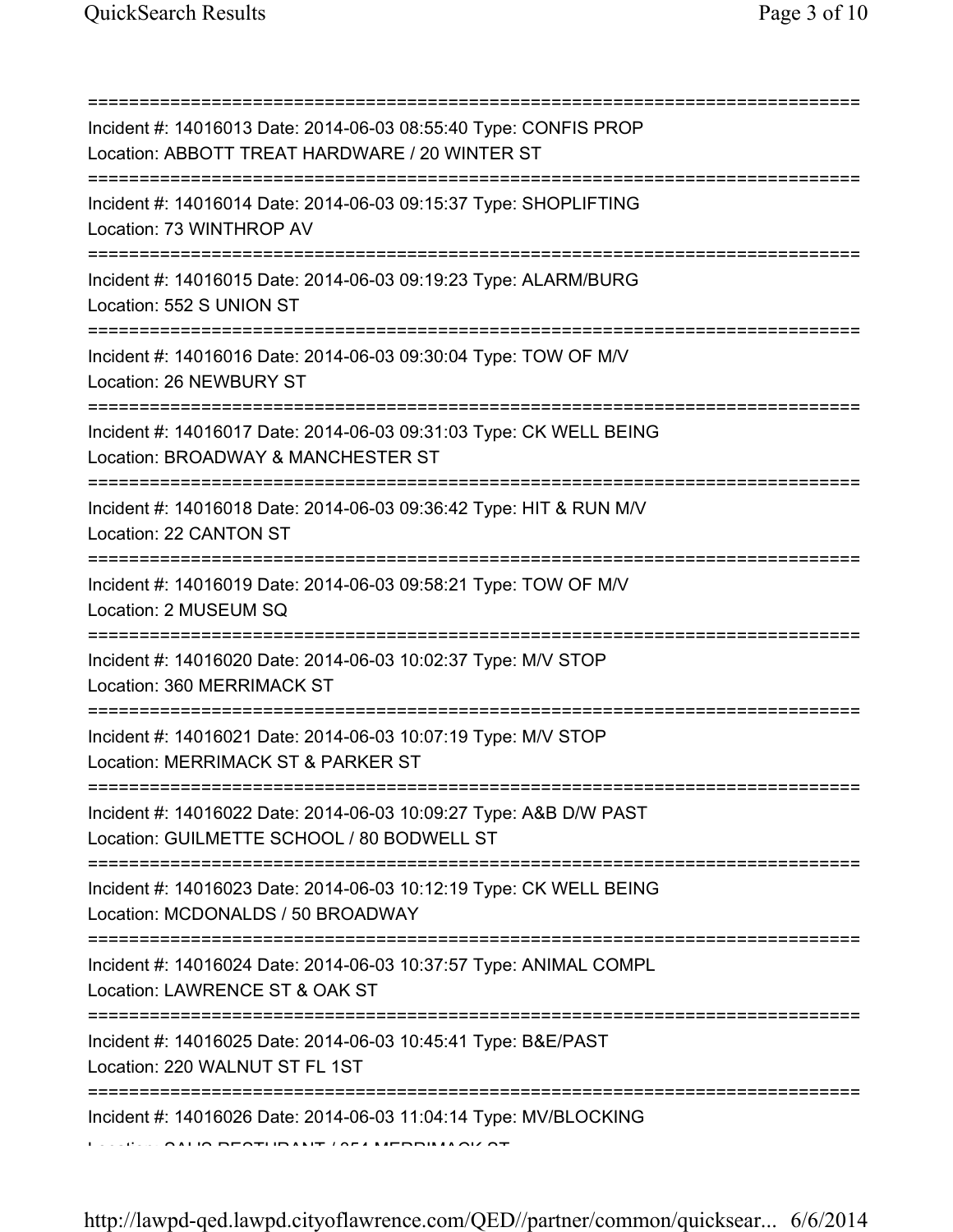=========================================================================== Incident #: 14016027 Date: 2014-06-03 11:10:50 Type: TOW OF M/V Location: 67 WEST ST =========================================================================== Incident #: 14016028 Date: 2014-06-03 11:19:58 Type: INVEST CONT Location: COADY'S TOWING SERVICE / 139 MARSTON ST =========================================================================== Incident #: 14016029 Date: 2014-06-03 11:26:23 Type: TOW OF M/V Location: 59 TREMONT ST =========================================================================== Incident #: 14016030 Date: 2014-06-03 11:29:53 Type: WARRANT SERVE Location: LAWRENCE HIGH SCHOOL / 71 N PARISH RD =========================================================================== Incident #: 14016031 Date: 2014-06-03 11:30:36 Type: AUTO ACC/NO PI Location: 134 LEXINGTON ST =========================================================================== Incident #: 14016032 Date: 2014-06-03 11:37:25 Type: TOW OF M/V Location: 290 COMMON ST =========================================================================== Incident #: 14016033 Date: 2014-06-03 11:47:11 Type: DOMESTIC/PROG Location: 300 HOWARD ST FL 1ST =========================================================================== Incident #: 14016034 Date: 2014-06-03 11:53:05 Type: THREATS Location: 1 BROADWAY =========================================================================== Incident #: 14016035 Date: 2014-06-03 12:05:42 Type: ALARM/BURG Location: 10 E PLATT ST =========================================================================== Incident #: 14016036 Date: 2014-06-03 12:38:49 Type: DRUG VIO Location: HIGH ST & STORROW ST =========================================================================== Incident #: 14016037 Date: 2014-06-03 12:52:42 Type: TOW OF M/V Location: BASSWOOD ST & JUNIPER ST =========================================================================== Incident #: 14016038 Date: 2014-06-03 13:12:50 Type: NOISE ORD Location: SHAWSHEEN RD =========================================================================== Incident #: 14016039 Date: 2014-06-03 13:21:49 Type: AUTO ACC/NO PI Location: TEDESCHI / 208 S BROADWAY =========================================================================== Incident #: 14016040 Date: 2014-06-03 13:31:23 Type: THREATS Location: 10 MERRIMACK VIEW CT FL 2ND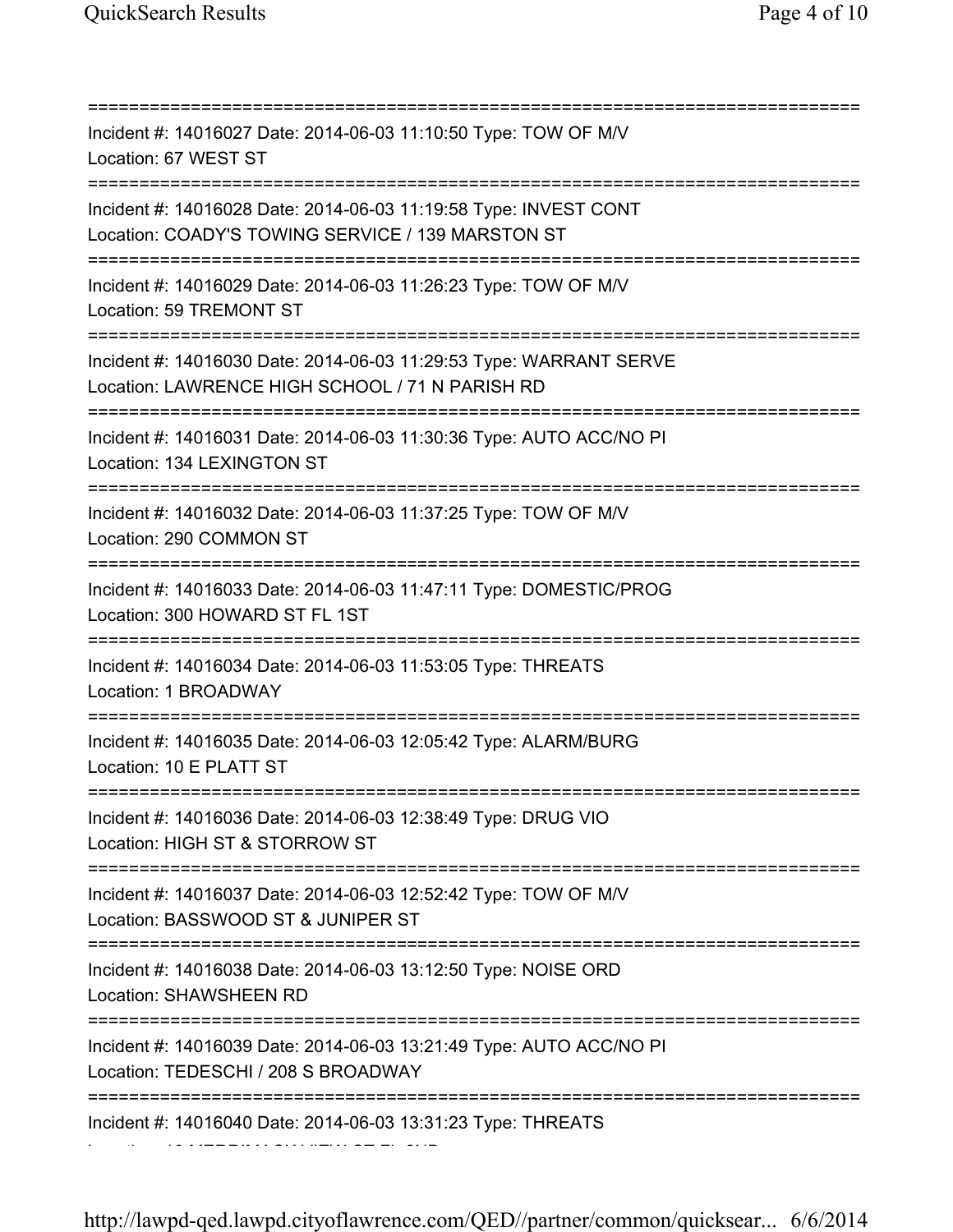=========================================================================== Incident #: 14016041 Date: 2014-06-03 13:46:47 Type: DRUG VIO Location: BROADWAY & ESSEX ST =========================================================================== Incident #: 14016042 Date: 2014-06-03 13:50:47 Type: THREATS Location: 11 APPLETON ST =========================================================================== Incident #: 14016043 Date: 2014-06-03 13:55:17 Type: TOW OF M/V Location: 155 LAWRENCE ST =========================================================================== Incident #: 14016044 Date: 2014-06-03 13:57:55 Type: TOW OF M/V Location: ARLINGTON ST & BROADWAY =========================================================================== Incident #: 14016045 Date: 2014-06-03 14:00:02 Type: TOW OF M/V Location: 7 SHORT ST =========================================================================== Incident #: 14016046 Date: 2014-06-03 14:03:36 Type: DRUG VIO Location: CHESTNUT ST & LAWRENCE ST =========================================================================== Incident #: 14016047 Date: 2014-06-03 14:07:06 Type: AUTO ACC/NO PI Location: FOSTER ST & SALEM ST =========================================================================== Incident #: 14016048 Date: 2014-06-03 14:18:51 Type: 209A/VIOLATION Location: 14 INMAN ST =========================================================================== Incident #: 14016049 Date: 2014-06-03 14:31:50 Type: TOW/REPOSSED Location: 346 AMES ST =========================================================================== Incident #: 14016050 Date: 2014-06-03 14:32:17 Type: KEEP PEACE Location: DENNYS / 160 WINTHROP AV =========================================================================== Incident #: 14016052 Date: 2014-06-03 14:48:47 Type: STOL/MV/PAS Location: 47 HUDSON AV FL 3 =========================================================================== Incident #: 14016051 Date: 2014-06-03 14:50:50 Type: NEIGHBOR PROB Location: 157 NEWBURY ST FL 1ST =========================================================================== Incident #: 14016053 Date: 2014-06-03 15:03:31 Type: MAN DOWN Location: LAWRENCE ST & OAK ST =========================================================================== Incident #: 14016055 Date: 2014-06-03 15:09:19 Type: UNWANTEDGUEST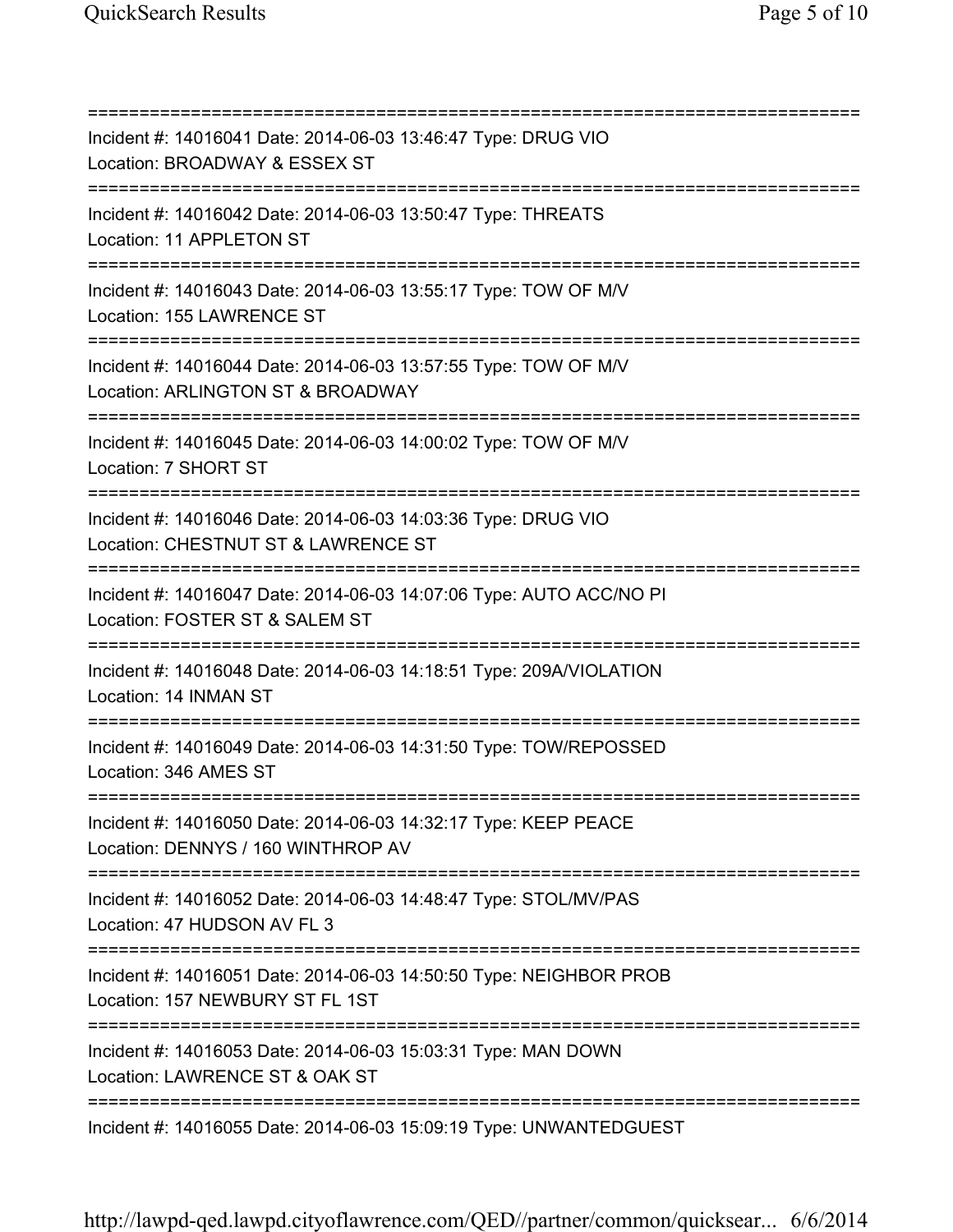=========================================================================== Incident #: 14016054 Date: 2014-06-03 15:10:00 Type: PARK & WALK Location: 80 BODWELL ST =========================================================================== Incident #: 14016060 Date: 2014-06-03 15:15:43 Type: LIC PLATE STO Location: 291 BROADWAY =========================================================================== Incident #: 14016056 Date: 2014-06-03 15:40:41 Type: A&B PAST Location: 356 LOWELL ST =========================================================================== Incident #: 14016057 Date: 2014-06-03 15:41:05 Type: AUTO ACC/NO PI Location: 34 HAVERHILL ST =========================================================================== Incident #: 14016058 Date: 2014-06-03 15:43:26 Type: COURT DOC SERVE Location: 148 EXCHANGE ST =========================================================================== Incident #: 14016059 Date: 2014-06-03 15:47:13 Type: ASSIST FIRE Location: 7 CHELMSFORD ST =========================================================================== Incident #: 14016061 Date: 2014-06-03 16:05:54 Type: TOW OF M/V Location: ARROW TER & BROOK ST =========================================================================== Incident #: 14016062 Date: 2014-06-03 16:07:10 Type: AUTO ACC/NO PI Location: COMMON ST & FRANKLIN ST =========================================================================== Incident #: 14016063 Date: 2014-06-03 16:11:45 Type: ALARM/BURG Location: 66 COLUMBUS AV =========================================================================== Incident #: 14016064 Date: 2014-06-03 16:23:42 Type: DISTURBANCE Location: GAS&GO / 150 WINTHROP AV =========================================================================== Incident #: 14016065 Date: 2014-06-03 16:26:37 Type: DISTURBANCE Location: 83 JACKSON ST =========================================================================== Incident #: 14016066 Date: 2014-06-03 16:34:39 Type: SUS PERS/MV Location: 165 OLIVE AV =========================================================================== Incident #: 14016067 Date: 2014-06-03 16:43:17 Type: STOL/MV/PAS Location: 132 WOODLAND ST =========================================================================== Incident #: 14016068 Date: 2014-06-03 16:48:39 Type: FIGHT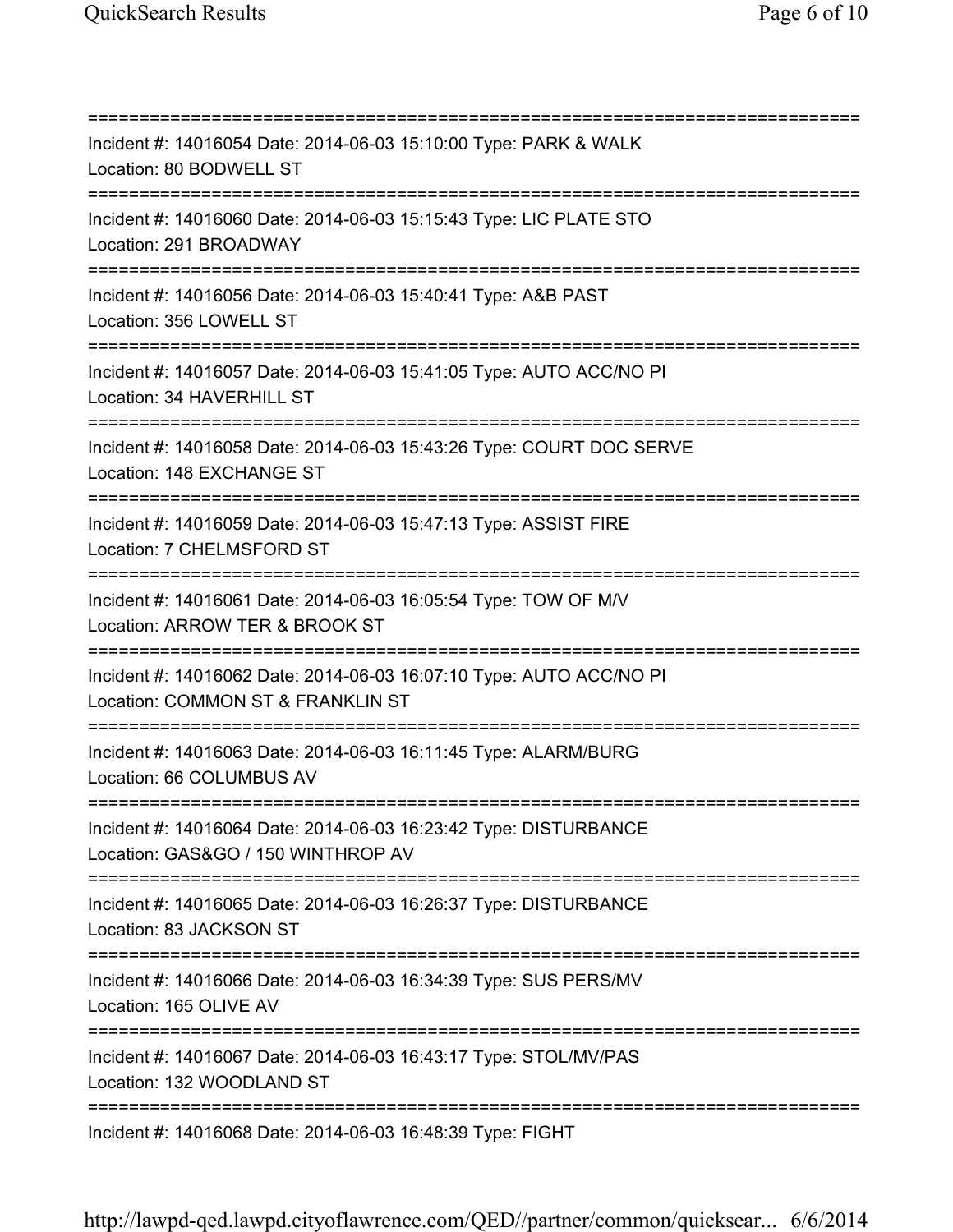| Location: 32 LAWRENCE ST                                                                                                             |
|--------------------------------------------------------------------------------------------------------------------------------------|
| Incident #: 14016069 Date: 2014-06-03 16:49:04 Type: MV/BLOCKING<br>Location: 53 KINGSTON ST                                         |
| Incident #: 14016070 Date: 2014-06-03 16:55:53 Type: AUTO ACC/PI<br>Location: 75 BERKELEY ST                                         |
| Incident #: 14016071 Date: 2014-06-03 17:29:59 Type: DISTURBANCE<br>Location: 14 CAMBRIDGE ST FL 1                                   |
| Incident #: 14016072 Date: 2014-06-03 17:33:50 Type: MEDIC SUPPORT<br>Location: 918 ESSEX ST<br>==================================== |
| Incident #: 14016073 Date: 2014-06-03 17:37:49 Type: GEN OFFENCES<br>Location: 90 LOWELL ST                                          |
| Incident #: 14016074 Date: 2014-06-03 17:42:41 Type: LARCENY/PAST<br>Location: 600 ESSEX ST                                          |
| Incident #: 14016075 Date: 2014-06-03 17:51:34 Type: ALARM/BURG<br>Location: 218 HIGH ST                                             |
| Incident #: 14016076 Date: 2014-06-03 17:58:36 Type: M/V STOP<br>Location: PHILLIPS ST & SALEM ST                                    |
| Incident #: 14016077 Date: 2014-06-03 18:05:22 Type: LARCENY/MV/ATTE<br>Location: 700 ESSEX ST                                       |
| Incident #: 14016078 Date: 2014-06-03 18:07:33 Type: TOW OF M/V<br>Location: CVS / 266 BROADWAY                                      |
| Incident #: 14016079 Date: 2014-06-03 18:25:28 Type: M/V STOP<br>Location: CAMBRIDGE ST & PHILLIPS ST                                |
| Incident #: 14016080 Date: 2014-06-03 18:33:20 Type: A&B PROG<br>Location: 24 DUCKETT AV                                             |
| :==========<br>Incident #: 14016081 Date: 2014-06-03 18:49:11 Type: DRUG VIO<br>Location: 28 BORDER ST                               |
| Indident #: 47042009 Data: 2047 02:02:40:40:54 Tune: CLIC DEDC/M/                                                                    |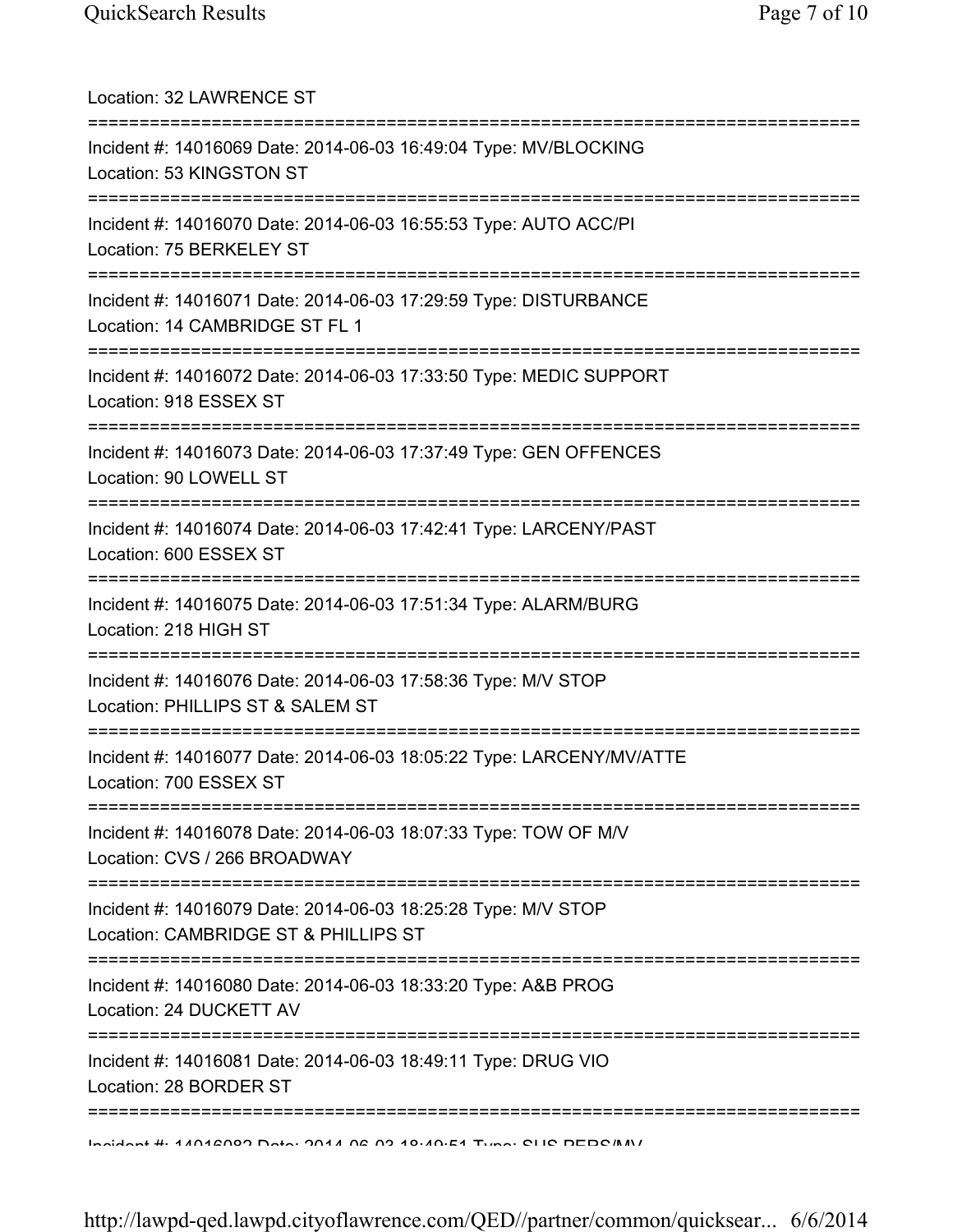| Location: ALDER ST & POPLAR ST                                                                                                                  |
|-------------------------------------------------------------------------------------------------------------------------------------------------|
| Incident #: 14016083 Date: 2014-06-03 18:57:11 Type: LARCENY/PAST<br>Location: 219 E HAVERHILL ST<br>=====================================      |
| Incident #: 14016084 Date: 2014-06-03 19:07:17 Type: SUS PERS/MV<br>Location: DUCK BRIDGE / 0 ISLAND ST<br>==================================== |
| Incident #: 14016086 Date: 2014-06-03 19:33:55 Type: MISSING PERS<br>Location: HAVERHILL ST & JACKSON ST<br>======================              |
| Incident #: 14016085 Date: 2014-06-03 19:34:40 Type: TRESPASSING<br>Location: AVON ST & TRINITY ST                                              |
| Incident #: 14016087 Date: 2014-06-03 19:42:23 Type: DOMESTIC/PROG<br>Location: 434 HAMPSHIRE ST                                                |
| Incident #: 14016088 Date: 2014-06-03 19:44:02 Type: NEIGHBOR PROB<br>Location: 68 GROTON ST                                                    |
| Incident #: 14016089 Date: 2014-06-03 19:46:58 Type: LARCENY/PAST<br>Location: 24 SALEM ST FL 1                                                 |
| Incident #: 14016090 Date: 2014-06-03 19:48:40 Type: A&B PAST<br>Location: 99 BRADFORD ST                                                       |
| Incident #: 14016091 Date: 2014-06-03 19:58:51 Type: WOMAN DOWN<br>Location: MILTON ST & PROVIDENCE ST                                          |
| Incident #: 14016092 Date: 2014-06-03 20:20:55 Type: GENERAL SERV<br>Location: BERKELEY ST & PARK ST                                            |
| Incident #: 14016093 Date: 2014-06-03 20:42:21 Type: A&B PAST<br>Location: FARRAH FUNERAL HOME / 170 LAWRENCE ST                                |
| Incident #: 14016094 Date: 2014-06-03 21:01:41 Type: AUTO ACC/NO PI<br>Location: LAWRENCE ST & LEXINGTON ST                                     |
| Incident #: 14016095 Date: 2014-06-03 21:16:05 Type: SUS PERS/MV<br>Location: NASSAR FORD / 320 S BROADWAY                                      |
|                                                                                                                                                 |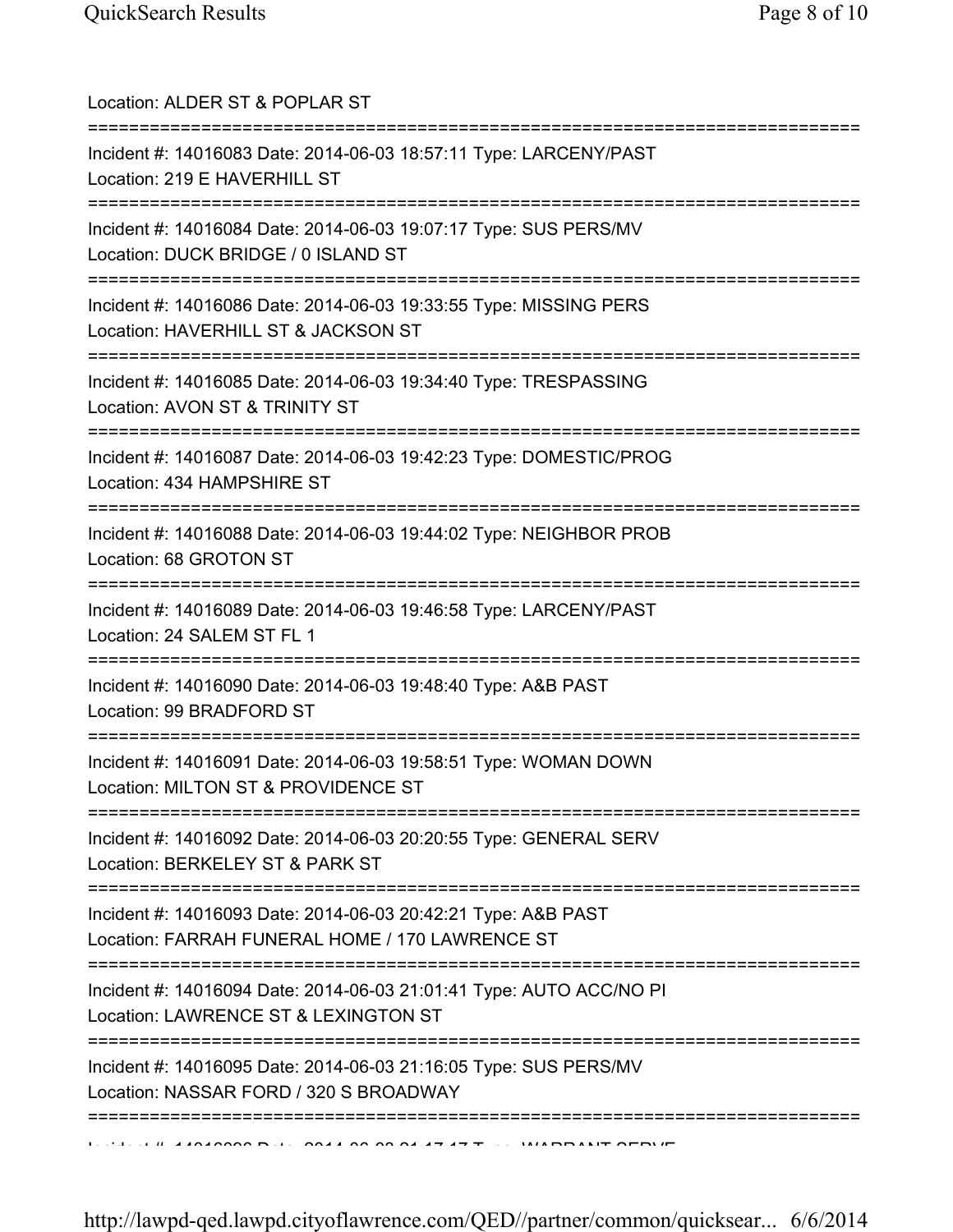Location: 41 FERN ST =========================================================================== Incident #: 14016097 Date: 2014-06-03 21:31:24 Type: INVESTIGATION Location: HOLIDAY INN EXPRESS / 224 WINTHROP AV =========================================================================== Incident #: 14016098 Date: 2014-06-03 21:38:41 Type: DISTURBANCE Location: 121 CROSS ST =========================================================================== Incident #: 14016099 Date: 2014-06-03 21:46:59 Type: CK WELL BEING Location: FARNHAM ST & OSGOOD ST =========================================================================== Incident #: 14016100 Date: 2014-06-03 21:54:25 Type: SUS PERS/MV Location: 205 BROADWAY =========================================================================== Incident #: 14016101 Date: 2014-06-03 21:58:08 Type: KEEP PEACE Location: 9 SUMMIT AV =========================================================================== Incident #: 14016102 Date: 2014-06-03 22:06:00 Type: NOISE ORD Location: 245 BAILEY ST =========================================================================== Incident #: 14016103 Date: 2014-06-03 22:25:54 Type: UNWANTEDGUEST Location: 103 BROADWAY =========================================================================== Incident #: 14016104 Date: 2014-06-03 22:27:01 Type: TRESPASSING Location: PUNTO FINAL INC / 272 BROADWAY =========================================================================== Incident #: 14016105 Date: 2014-06-03 22:27:29 Type: ALARM/BURG Location: BRINKS INC / 9 POWERS ST =========================================================================== Incident #: 14016106 Date: 2014-06-03 22:28:59 Type: SHOTS FIRED Location: 93 AMES ST =========================================================================== Incident #: 14016107 Date: 2014-06-03 22:38:19 Type: TRANSPORT Location: 90 LOWELL ST =========================================================================== Incident #: 14016109 Date: 2014-06-03 22:51:51 Type: MISSING PERS Location: 481B HAMPSHIRE ST =========================================================================== Incident #: 14016108 Date: 2014-06-03 22:53:22 Type: M/V STOP Location: 64 WATER ST =========================================================================== Incident #: 14016110 Date: 2014 06 03 23:19:11 Type: UNWANTEDGUEST